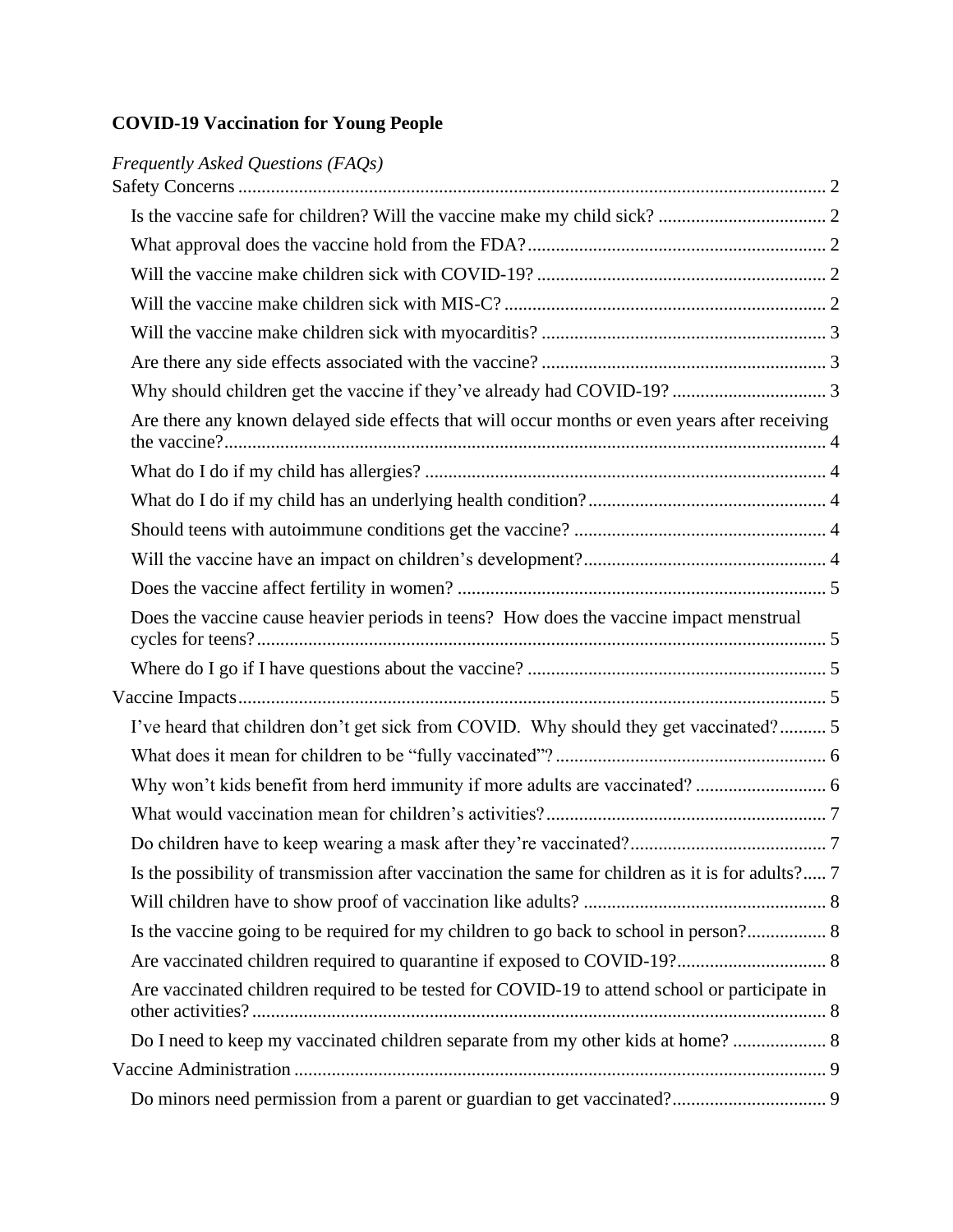| Can minors register themselves for the vaccine? If so, what documentation is needed? 9    |  |
|-------------------------------------------------------------------------------------------|--|
|                                                                                           |  |
|                                                                                           |  |
|                                                                                           |  |
| How does the COVID-19 vaccine interact with the normal schedule of childhood vaccines? 10 |  |
|                                                                                           |  |
|                                                                                           |  |
|                                                                                           |  |
|                                                                                           |  |

# <span id="page-1-0"></span>*Safety Concerns*

# <span id="page-1-1"></span>**Is the vaccine safe for children? Will the vaccine make my child sick?**

COVID-19 vaccines are [safe and effective](https://www.cdc.gov/coronavirus/2019-ncov/vaccines/safety/safety-of-vaccines.html) as documented by the Centers for Disease Control and Prevention (CDC). Currently, the only COVID-19 vaccine authorized for individuals aged 12 years and older is the [Pfizer-BioNTech](https://www.cdc.gov/coronavirus/2019-ncov/vaccines/different-vaccines/Pfizer-BioNTech.html) vaccine. A small number of people may experience allergic reactions to the vaccine. Children should not get vaccinated if they have had a serious or an immediate [allergic reaction](https://www.cdc.gov/coronavirus/2019-ncov/vaccines/different-vaccines/Pfizer-BioNTech.html) to any ingredient in the vaccine or after getting the first dose of the vaccine, according to the CDC. Parents can also find answers to [frequently asked questions](https://www.healthychildren.org/English/health-issues/conditions/COVID-19/Pages/The-Science-Behind-the-COVID-19-Vaccine-Parent-FAQs.aspx)  [about the COVID-19 vaccines](https://www.healthychildren.org/English/health-issues/conditions/COVID-19/Pages/The-Science-Behind-the-COVID-19-Vaccine-Parent-FAQs.aspx) from the American Academy of Pediatrics.

# <span id="page-1-2"></span>**What approval does the vaccine hold from the FDA?**

On December 11, 2020, the U.S. Food and Drug Administration (FDA) authorized the [Pfizer-](https://www.fda.gov/emergency-preparedness-and-response/coronavirus-disease-2019-covid-19/pfizer-biontech-covid-19-vaccine)[BioNTech](https://www.fda.gov/emergency-preparedness-and-response/coronavirus-disease-2019-covid-19/pfizer-biontech-covid-19-vaccine) COVID-19 vaccine for emergency use to prevent COVID-19 for individuals 16 years of age and older. On May 10, 2021, FDA [expanded the EUA](https://www.fda.gov/news-events/press-announcements/coronavirus-covid-19-update-fda-authorizes-pfizer-biontech-covid-19-vaccine-emergency-use) for the Pfizer-BioNTech COVID-19 vaccine to include adolescents aged 12 to 15 years. FDA reviews clinical testing, safety, and effectiveness data before granting emergency use authorization (EUA); the same safety protocols the FDA usually use. The [EUA](https://www.fda.gov/emergency-preparedness-and-response/mcm-legal-regulatory-and-policy-framework/emergency-use-authorization) process does not affect safety protocols and allows the FDA to speed up manufacturing and administrative processes to make medical products, such as vaccines, available faster during public health emergencies, such as the COVID-19 pandemic.

# <span id="page-1-3"></span>**Will the vaccine make children sick with COVID-19?**

No. None of the COVID-19 vaccines authorized for use in the United States contain the live virus that causes COVID-19. This means the vaccine cannot make anyone sick with COVID-19, [according to the CDC.](https://www.cdc.gov/coronavirus/2019-ncov/vaccines/facts.html)

# <span id="page-1-4"></span>**Will the vaccine make children sick with MIS-C?**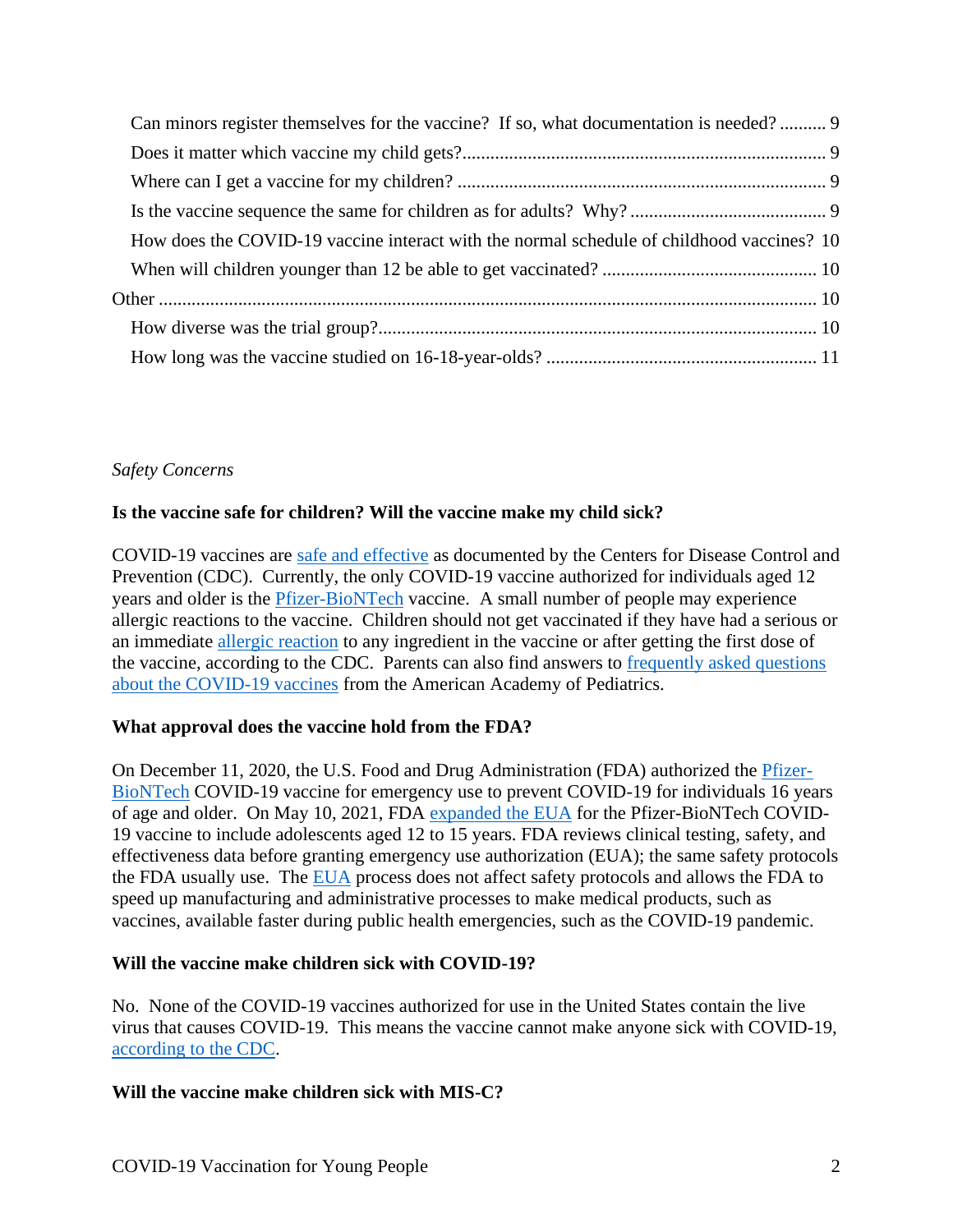Multisystem Inflammatory Syndrome in Children (MIS-C) is a rare condition without a known cause. However, many children with MIS-C had the virus that causes COVID-19 or had been around someone with COVID-19, [according to the CDC.](https://www.cdc.gov/mis-c/cdc-response/) Because the Pfizer-BioNTech COVID-19 vaccine does not contain the live virus that causes COVID-19, it cannot give anyone MIS-C. CDC continues to study [MIS-C](https://www.cdc.gov/mis-c/cdc-response/) to learn more about the condition and how to prevent it.

### <span id="page-2-0"></span>**Will the vaccine make children sick with myocarditis?**

CDC is monitoring rare cases of mild inflammation of the heart – called myocarditis and pericarditis – to determine if they are related to COVID-19 vaccination. There is no indication at this time that these cases are caused by COVID-19 vaccine. Experts, including the [American](https://www.healthychildren.org/English/tips-tools/ask-the-pediatrician/Pages/Does-the-COVID-19-vaccine-cause-myocarditis-in-teens-and-young-people.aspx)  [Academy of Pediatrics](https://www.healthychildren.org/English/tips-tools/ask-the-pediatrician/Pages/Does-the-COVID-19-vaccine-cause-myocarditis-in-teens-and-young-people.aspx) and [CDC,](https://www.cdc.gov/coronavirus/2019-ncov/vaccines/safety/myocarditis.html) continue to recommend COVID-19 vaccination for everyone 12 years of age and older because the known and potential benefits of COVID-19 vaccination outweigh the known and potential risks, including the possible risk of myocarditis and pericarditis.

Myocarditis is a rare condition in children and adolescents<sup>1</sup> that is often induced by viruses<sup>23</sup> <sup>4</sup> and more regularly affects males.<sup>5</sup> Reports of myocarditis following COVID-19 vaccination have not differed from what's expected in this age group, [according to the CDC.](https://www.cdc.gov/vaccines/acip/work-groups-vast/technical-report-2021-05-17.html) [According to](https://www.cdc.gov/coronavirus/2019-ncov/vaccines/safety/myocarditis.html)  [the CDC,](https://www.cdc.gov/coronavirus/2019-ncov/vaccines/safety/myocarditis.html) the relatively few cases of myocarditis and pericarditis reported to date occurred predominately in male adolescents and young adults aged 16 years and older, though most patients who received care responded well to medicine and rest and quickly felt better. While rare, CDC advises everyone to look out for the following symptoms of myocarditis and pericarditis: chest pain, shortness of breath, or feelings of having a fast-beating, fluttering, or pounding heart. Individuals who experience these symptoms within a week after COVID-19 vaccination should seek medical care and report their side effects to their health care provider(s) for entry into the [Vaccine Adverse Events Reporting System](https://vaers.hhs.gov/esub/index.jsp) (VAERS).

### <span id="page-2-1"></span>**Are there any side effects associated with the vaccine?**

There may be side effects of the vaccine, which may be more intense after the second shot in a two-shot series. These side effects are normal signs that the body is building protection against the virus. According to the CDC, [common side effects](https://www.cdc.gov/coronavirus/2019-ncov/vaccines/expect/after.html) include pain, redness, or swelling at the injection site; tiredness; headache; muscle pain; chills; fever; and nausea. These symptoms are often similar to flu-like symptoms and often resolve within a few days with supportive care such as fluids, pain reliever, and rest.

### <span id="page-2-2"></span>**Why should children get the vaccine if they've already had COVID-19?**

<sup>1</sup> Vasudeva et al., 2021:<https://doi.org/10.1016/j.amjcard.2021.03.019>

<sup>2</sup> Canter & Simpson, 2014[: https://doi.org/10.1161/CIRCULATIONAHA.113.001372](https://doi.org/10.1161/CIRCULATIONAHA.113.001372)

<sup>3</sup> Foerster & Canter, 2011:<https://doi.org/10.1016/j.ppedcard.2011.02.010>

<sup>4</sup> Levine, Klugman, & Teach, 2010[: https://doi.org/10.1097/MOP.0b013e32833924d2](https://doi.org/10.1097/MOP.0b013e32833924d2)

<sup>5</sup> Fairweather, Cooper, Jr., & Blauwet, 2013:<https://dx.doi.org/10.1016/j.cpcardiol.2012.07.003>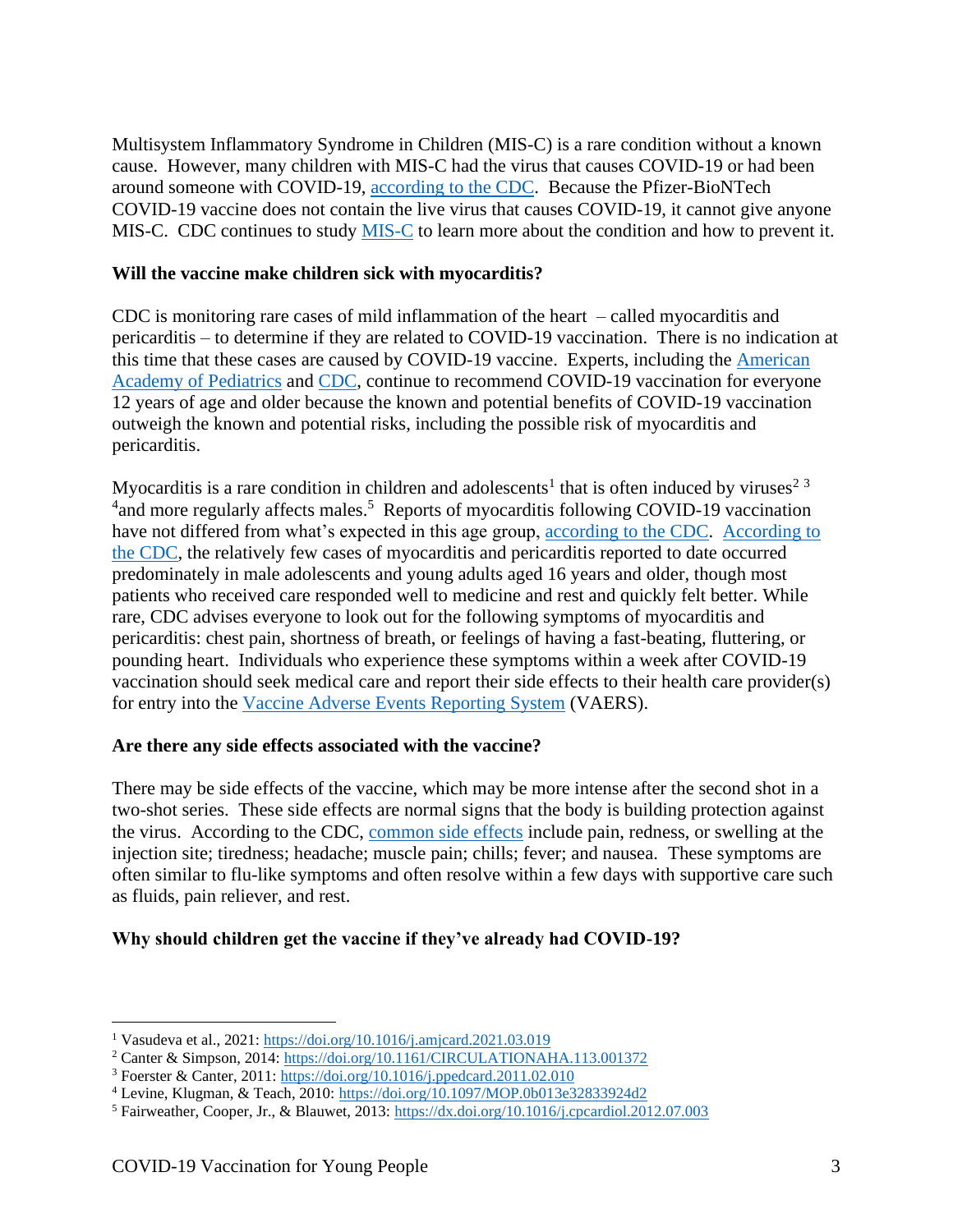Getting COVID-19 may offer some protection from getting it again, known as "natural immunity." Reinfection with the coronavirus is uncommon in the months after initial infection but may increase with time, [according to the CDC,](https://www.cdc.gov/coronavirus/2019-ncov/vaccines/vaccine-benefits.html) especially for individuals with mild or asymptomatic disease (no symptoms),  $67$  who are the majority of children with COVID-19.<sup>89</sup> COVID-19 vaccination is a safer way to build immunity without having to experience sickness and the chance of severe illness.

# <span id="page-3-0"></span>**Are there any known delayed side effects that will occur months or even years after receiving the vaccine?**

Research into long-term side effects from the vaccine is ongoing. CDC, FDA, and public health experts across the country continuously monitor COVID-19 vaccines for [safety](https://www.cdc.gov/vaccines/covid-19/hcp/answering-questions.html) and will identify any long-term side effects, if they emerge. [According to the CDC,](https://www.cdc.gov/coronavirus/2019-ncov/vaccines/safety/safety-of-vaccines.html) serious side effects that could cause a long-term health problem are extremely unlikely following any vaccination, including the COVID-19 vaccine.

# <span id="page-3-1"></span>**What do I do if my child has allergies?**

If your child is allergic to any of the ingredients in the vaccine, discuss vaccination with your child's health care provider. Children should not get vaccinated if they have had a serious allergic reaction or an immediate allergic reaction to any ingredient in the vaccine or after getting the first dose, [according to the CDC.](https://www.cdc.gov/coronavirus/2019-ncov/vaccines/different-vaccines/Pfizer-BioNTech.html) You can find the [full list of ingredients](https://www.fda.gov/media/144414/download#page=2) in the FDA fact sheet for the Pfizer-BioNTech COVID-19 vaccine.

# <span id="page-3-2"></span>**What do I do if my child has an underlying health condition?**

Discuss with a health care provider your child's potential for getting sick from COVID-19 and considerations for vaccination. Children with certain medical conditions may be at increased risk for severe illness, [according to the CDC,](https://www.cdc.gov/coronavirus/2019-ncov/daily-life-coping/children/symptoms.html) and may benefit from the protection offered by the vaccine.

# <span id="page-3-3"></span>**Should teens with autoimmune conditions get the vaccine?**

Children with autoimmune conditions may receive the COVID-19 vaccine. [According to the](https://www.cdc.gov/coronavirus/2019-ncov/vaccines/recommendations/underlying-conditions.html)  [CDC,](https://www.cdc.gov/coronavirus/2019-ncov/vaccines/recommendations/underlying-conditions.html) no data are currently available on the safety of COVID-19 vaccines for people with autoimmune conditions.

# <span id="page-3-4"></span>**Will the vaccine have an impact on children's development?**

There is currently no evidence that the COVID-19 vaccine will cause adverse impacts for children's physical or neurological development. The FDA, CDC, and other public health

<sup>&</sup>lt;sup>6</sup> Ibarrondo et al., 2021:<https://doi.org/10.1056/NEJMc2025179>

<sup>7</sup> Poland, Ovsyannikova, & Kennedy, 2020: [https://doi.org/10.1016/S0140-6736\(20\)32137-1](https://doi.org/10.1016/S0140-6736(20)32137-1)

<sup>&</sup>lt;sup>8</sup> Castagnoli et al., 2020[: https://doi.org/10.1001/jamapediatrics.2020.1467](https://doi.org/10.1001/jamapediatrics.2020.1467)

<sup>&</sup>lt;sup>9</sup> Ludvigsson, 2020[: https://doi.org/10.1111/apa.15270](https://doi.org/10.1111/apa.15270)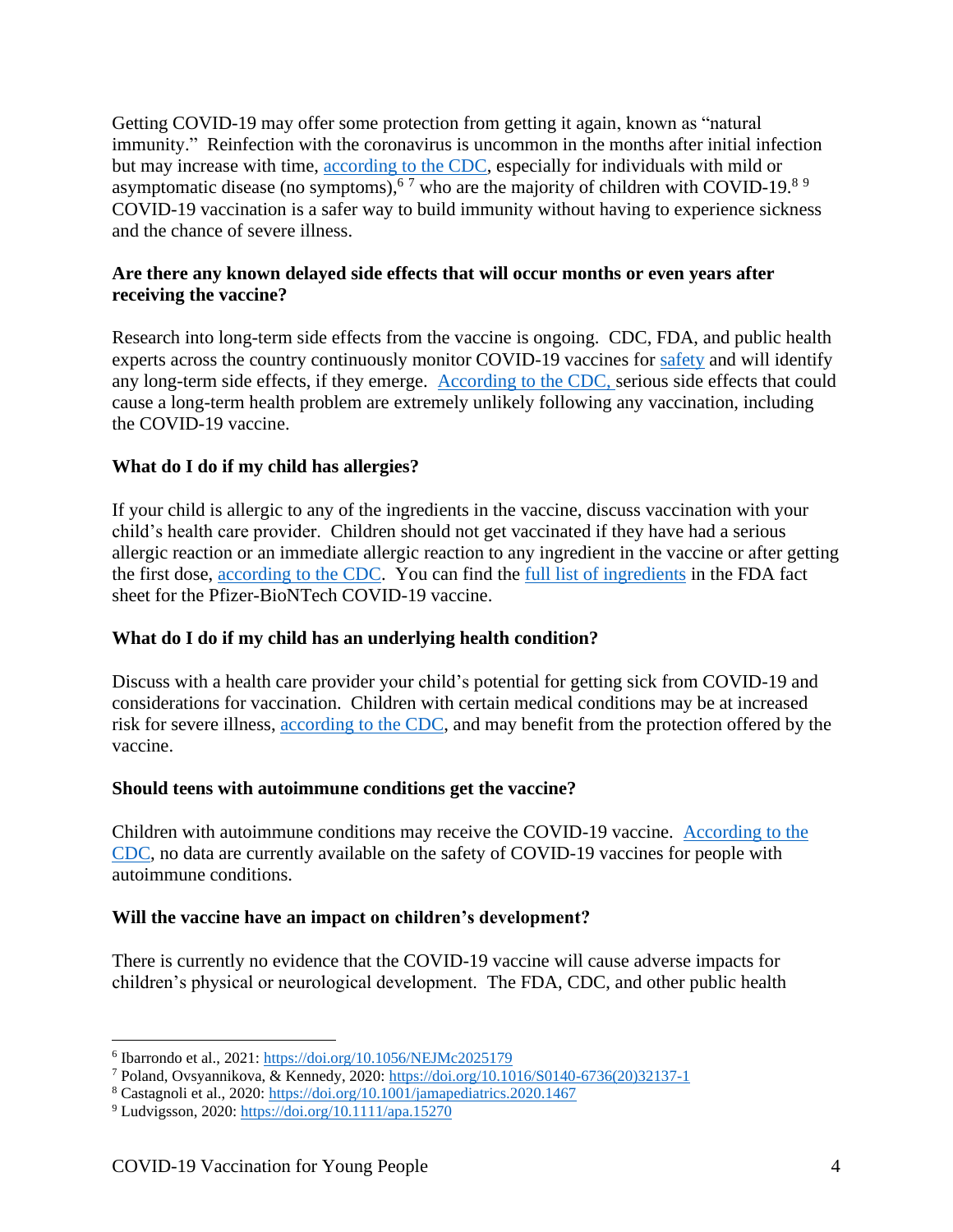scientists continue to study the side effects of the COVID-19 vaccines and will report any findings on future side effects as they become available.

### <span id="page-4-0"></span>**Does the vaccine affect fertility in women?**

There is currently no evidence that any vaccines, including COVID-19 vaccines, [affect fertility,](https://www.cdc.gov/coronavirus/2019-ncov/vaccines/recommendations/pregnancy.html) [according to the CDC.](https://www.cdc.gov/coronavirus/2019-ncov/vaccines/facts.html) FDA, CDC, and other public health scientists are studying COVID-19 vaccines and will report any findings on future side effects as they become available.

### <span id="page-4-1"></span>**Does the vaccine cause heavier periods in teens? How does the vaccine impact menstrual cycles for teens?**

This is not yet known. There have been some reported cases of menstrual irregularities following COVID-19 vaccination, for example, in the United Kingdom.<sup>10</sup> Teens and others should report this side effect to their health care providers or the [Vaccine Adverse Events](https://vaers.hhs.gov/esub/index.jsp)  [Reporting System](https://vaers.hhs.gov/esub/index.jsp) (VAERS). There is some evidence that people who menstruate and were confirmed to have COVID-19 experienced menstrual cycle changes, such as decreased volume and prolonged cycle,<sup>11</sup> but nothing has been reported related to the COVID-19 vaccines and the clinical trial data does not include any information on menstrual changes. Researchers are currently studying this issue to learn more. Of note, no participant in the clinical trials for the COVID-19 vaccines reported changes to their menstrual cycle after receiving the vaccine.

# <span id="page-4-2"></span>**Where do I go if I have questions about the vaccine?**

If you have questions about the vaccine, speak with your child's health care provider or visit the CDC website. CDC provides answers to [frequently asked questions about the COVID-19](https://www.cdc.gov/coronavirus/2019-ncov/vaccines/faq.html)  [vaccines.](https://www.cdc.gov/coronavirus/2019-ncov/vaccines/faq.html)

# <span id="page-4-3"></span>*Vaccine Impacts*

# <span id="page-4-4"></span>**I've heard that children don't get sick from COVID. Why should they get vaccinated?**

While children are less susceptible to COVID-19 than adults<sup>12</sup> and more likely to have asymptomatic or mild disease,<sup>13 14</sup> their risk of contracting and transmitting the virus is not zero. In particular, there is some evidence that COVID-19 cases in children have increased following the emergence of new variants of the virus.<sup>15 16</sup> Research also shows children, especially older

<sup>10</sup> Merchant, 2021[: https://www.bmj.com/content/373/bmj.n958/rr-2](https://www.bmj.com/content/373/bmj.n958/rr-2)

<sup>11</sup> Li et al., 2021:<https://doi.org/10.1016/j.rbmo.2020.09.020>

<sup>12</sup> Viner et al., 2020:<https://doi.org/10.1001/jamapediatrics.2020.4573>

<sup>&</sup>lt;sup>13</sup> Castagnoli et al., 2020:<https://doi.org/10.1001/jamapediatrics.2020.1467>

<sup>14</sup> Ludvigsson, 2020:<https://doi.org/10.1111/apa.15270>

<sup>15</sup> Mensah et al., 2021:<https://doi.org/10.1016/j.jinf.2021.02.022>

<sup>16</sup> *BMJ*, 2020:<https://doi.org/10.1136/bmj.m4944>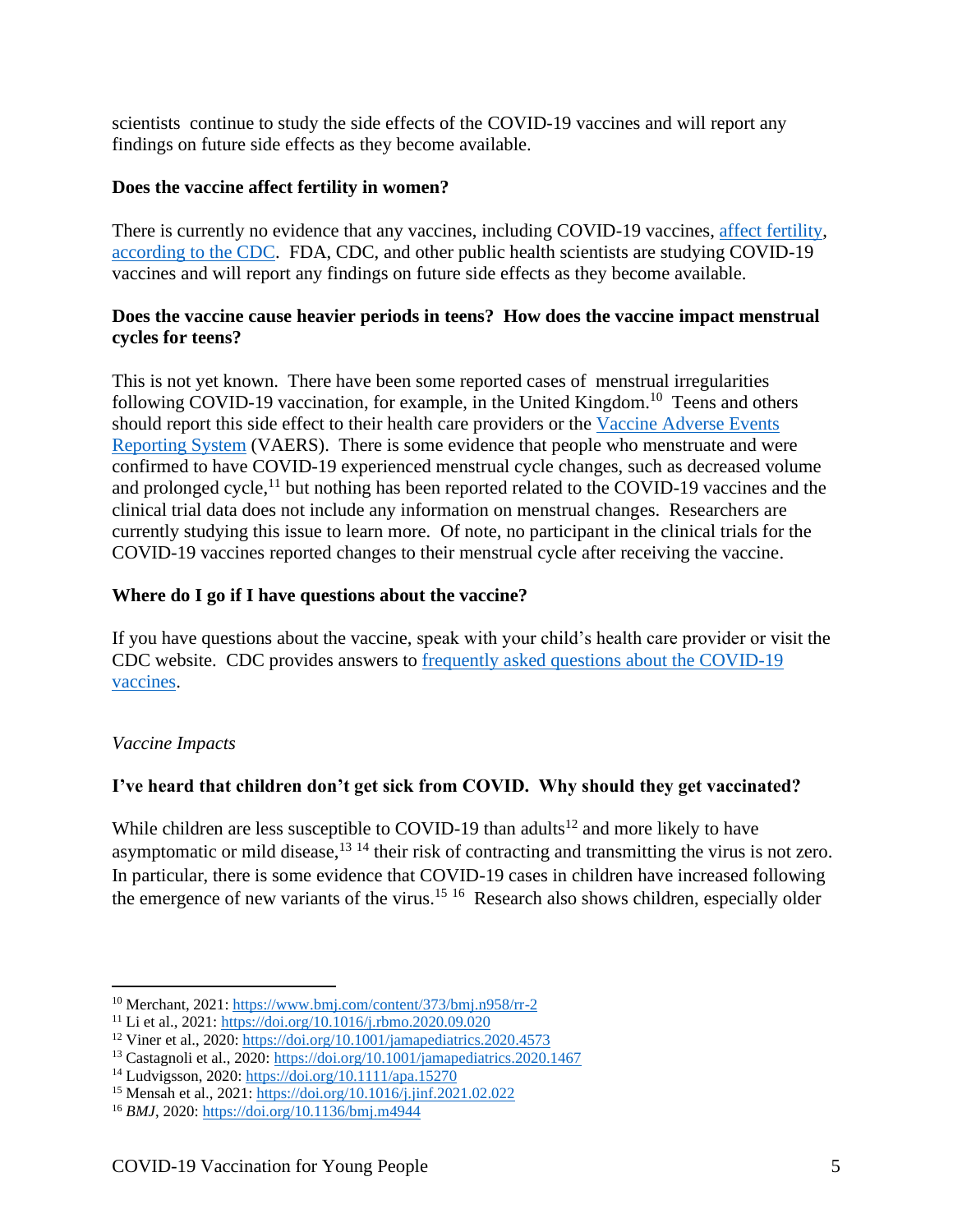adolescents, can transmit the virus at least as well as adults.<sup>17 18 19 20</sup> As such, additional cases and exposures among children may increase the risk of infection and more serious COVID-19 disease in adults, especially household members.<sup>21</sup> <sup>22</sup> <sup>23</sup> <sup>24</sup> <sup>25</sup> Moreover, exposure to other infected children may lead to the loss of in-person learning and other activities due to quarantine or isolation.<sup>26 27</sup> Vaccination reduces children's chances of contracting the virus and transmitting the virus to others,  $28\frac{29\frac{30}{9}}{30}$  and allows for exception from some mitigation efforts that can disrupt their lives, including isolation, quarantine, physical distancing, and wearing a mask.

# <span id="page-5-0"></span>**What does it mean for children to be "fully vaccinated"?**

[According to the CDC,](https://www.cdc.gov/coronavirus/2019-ncov/vaccines/fully-vaccinated.html) a child aged 12 years and older is fully vaccinated two weeks after the second dose of a two-dose vaccine series.

# <span id="page-5-1"></span>**Why won't kids benefit from herd immunity if more adults are vaccinated?**

Herd immunity is when most of a population is immune to an infectious disease, thereby protecting those who are not immune to the disease. Researchers have estimated herd immunity for COVID-19 to be about 70%.<sup>31 32</sup> [2019 Census data](https://www.census.gov/quickfacts/IL) shows 22.2% of Illinois residents are under age 18 years. Nearly every adult in Illinois would need to be vaccinated to reach the herd immunity threshold without vaccinating children. Vaccine is available for all adults in the state, but some will choose not to be vaccinated. It may also be harder to reach herd immunity<sup>33</sup> because of [virus variants](http://www.dph.illinois.gov/covid19/variants)<sup>34</sup> spreading across the state that appear to be more transmissible<sup>35</sup> 36  $37$ and more deadly<sup>38 39 40</sup> and experts are still learning how long immunity will last following

<sup>17</sup> Heald-Sargent et al., 2020:<https://doi.org/10.1001/jamapediatrics.2020.3651>

<sup>18</sup> Madera et al., 2020:<https://doi.org/10.1038/s41598-021-81934-w>

<sup>19</sup> Park et al., 2020[: https://dx.doi.org/10.3201/eid2610.201315](https://dx.doi.org/10.3201/eid2610.201315)

<sup>20</sup> Yonker et al., 2020:<https://doi.org/10.1016/j.jpeds.2020.08.037>

<sup>&</sup>lt;sup>21</sup> Grijalva et al., 2020:<http://dx.doi.org/10.15585/mmwr.mm6944e1>

<sup>22</sup> Koh et al., 2020[: https://doi.org/10.1371/journal.pone.0240205](https://doi.org/10.1371/journal.pone.0240205)

<sup>23</sup> Laws et al., 2020:<https://doi.org/10.1542/peds.2020-027268>

 $^{24}$  Laxminarayan et al., 2020:<https://doi.org/10.1126/science.abd7672>

<sup>&</sup>lt;sup>25</sup> Madewell et al., 2020:<https://doi.org/10.1001/jamanetworkopen.2020.31756>

<sup>26</sup> Artherstone et al., 2020:<http://dx.doi.org/10.15585/mmwr.mm7004e4>

<sup>27</sup> Siegel et al., 2020:<http://dx.doi.org/10.15585/mmwr.mm7011a3>

<sup>28</sup> Levine-Tiefenrbun et al., 2021[: https://doi.org/10.1038/s41591-021-01316-7](https://doi.org/10.1038/s41591-021-01316-7)

<sup>29</sup> Petter et al., 2021[: https://doi.org/10.1101/2021.02.08.21251329](https://doi.org/10.1101/2021.02.08.21251329)

<sup>30</sup> Lipsitch & Kahn, 2020:<https://doi.org/10.1101/2021.02.25.21252415>

<sup>31</sup> Fontanet & Cauchemez, 2020[: https://doi.org/10.1038/s41577-020-00451-5](https://doi.org/10.1038/s41577-020-00451-5)

<sup>32</sup> Randolph & Barreiro, 2020:<https://doi.org/10.1016/j.immuni.2020.04.012>

<sup>33</sup> Aschwaden, 2021:<https://doi.org/10.1038/d41586-021-00728-2>

<sup>34</sup> Sette & Crotty, 2021[: https://dx.doi.org/10.1016/j.cell.2021.01.007](https://dx.doi.org/10.1016/j.cell.2021.01.007)

<sup>35</sup> Davies et al., 2021:<https://doi.org/10.1126/science.abg3055>

<sup>36</sup> Graham et al., 2021: [https://doi.org/10.1016/S2468-2667\(21\)00055-4](https://doi.org/10.1016/S2468-2667(21)00055-4)

<sup>37</sup> Washington et al., 2021[: https://doi.org/10.1016/j.cell.2021.03.052](https://doi.org/10.1016/j.cell.2021.03.052)

<sup>38</sup> Challen et al., 2021:<https://doi.org/10.1136/bmj.n579>

<sup>&</sup>lt;sup>39</sup> Davies et al., 2021:<https://doi.org/10.1126/science.abg3055>

<sup>40</sup> Grint et al., 2021:<https://doi.org/10.2807/1560-7917.ES.2021.26.11.2100256>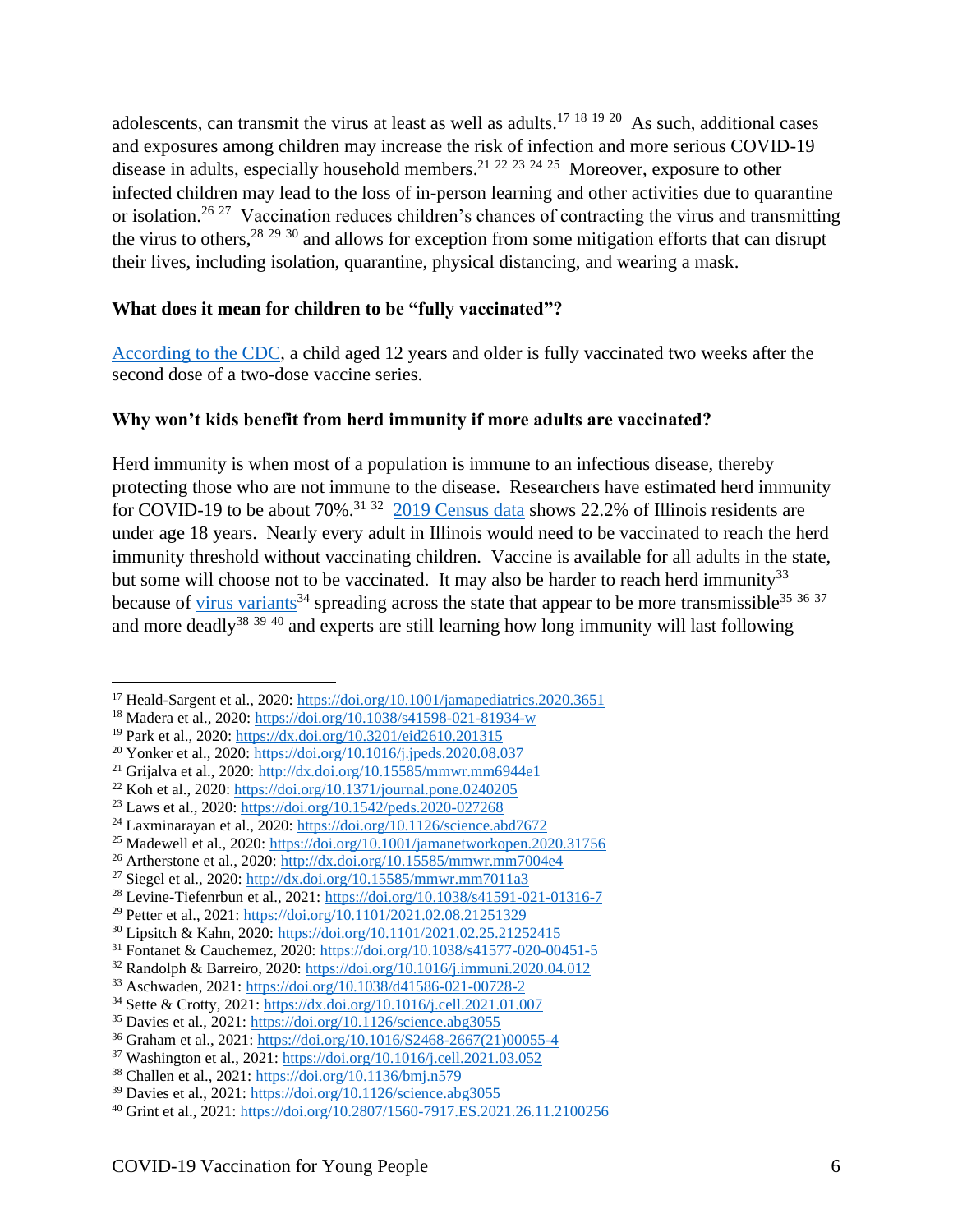vaccination.<sup>41 42</sup> As herd immunity becomes harder to reach, children should seek vaccination for protection from the virus.

# <span id="page-6-0"></span>**What would vaccination mean for children's activities?**

Children who are fully vaccinated can engage in more normal, in-person activities. For example:

- Children who are fully vaccinated will be able to attend school for in-person learning with fewer episodes and periods of quarantine for close contacts at school.
- Children who are fully vaccinated can remove their masks and relax physical distancing in all outdoor settings and most indoor settings, [according to the CDC.](https://www.cdc.gov/coronavirus/2019-ncov/vaccines/fully-vaccinated-guidance.html)
- Children who are fully vaccinated may resume domestic and international travel without needing to test before departure or self-quarantine upon arrival, [according to the CDC.](https://www.cdc.gov/coronavirus/2019-ncov/vaccines/fully-vaccinated-guidance.html)
- Children who are fully vaccinated may skip routine testing for COVID-19, according to [the CDC.](https://www.cdc.gov/coronavirus/2019-ncov/vaccines/fully-vaccinated-guidance.html) This applies to screening testing for sports that involve sustained close contacts with others as recommended in the [sports safety guidelines](https://www.dph.illinois.gov/covid19/community-guidance/sports-safety-guidance) from the Illinois Department of Public Health (IDPH).

# <span id="page-6-1"></span>**Do children have to keep wearing a mask after they're vaccinated?**

Children who are fully vaccinated may remove their mask and relax physical distancing in all outdoor settings and most indoor settings, [according to the CDC.](https://www.cdc.gov/coronavirus/2019-ncov/vaccines/fully-vaccinated-guidance.html)

However, at school, when inside, children who are fully vaccinated should continue wearing a well-fitted mask and maintaining physical distancing at least through the remainder of the 2020 2021 school year, [according to the CDC.](https://www.cdc.gov/coronavirus/2019-ncov/community/schools-childcare/operation-strategy.html#fully-vacc) This is because most students won't be fully vaccinated by the end of the 2020-2021 school year, especially children younger than 12 years old, who are not yet eligible for vaccination. Districts and schools will also need to time to adjust their systems and policies to change mask requirements for students and staff. While the state continues to make progress on those fronts, mitigation measures will continue in schools to protect individuals at increased risk for severe COVID-19 disease or who live with a household member at increased risk for severe COVID-19 disease. For more information on COVID-19 mitigation efforts for the 2020-2021 school year, see the [revised public health guidance for](https://www.isbe.net/Documents/revised-public-health-guidance-for-schools.pdf)  [schools](https://www.isbe.net/Documents/revised-public-health-guidance-for-schools.pdf) jointly issued by the Illinois State Board of Education (ISBE) and IDPH. The Governor's [Executive Order 2021-10](https://www2.illinois.gov/Pages/Executive-Orders/ExecutiveOrder2021-10.aspx) requires individuals in schools and educational institutions to continue following this guidance.

Children who are fully vaccinated may resume sports-related activities without wearing masks or maintaining physical distance from others for any sport, both indoors and outdoors, except where required by federal, state, local, tribal, or territorial laws, rules, and regulations, including local business and workplace guidance. For more information, review the [IDPH sports guidelines.](https://www.dph.illinois.gov/covid19/community-guidance/sports-safety-guidance)

# <span id="page-6-2"></span>**Is the possibility of transmission after vaccination the same for children as it is for adults?**

<sup>41</sup> Dagan et al., 2021:<https://doi.org/10.1056/NEJMoa2101765>

<sup>42</sup> Xie et al., 2021[: https://doi.org/10.1038/s41591-021-01270-4](https://doi.org/10.1038/s41591-021-01270-4)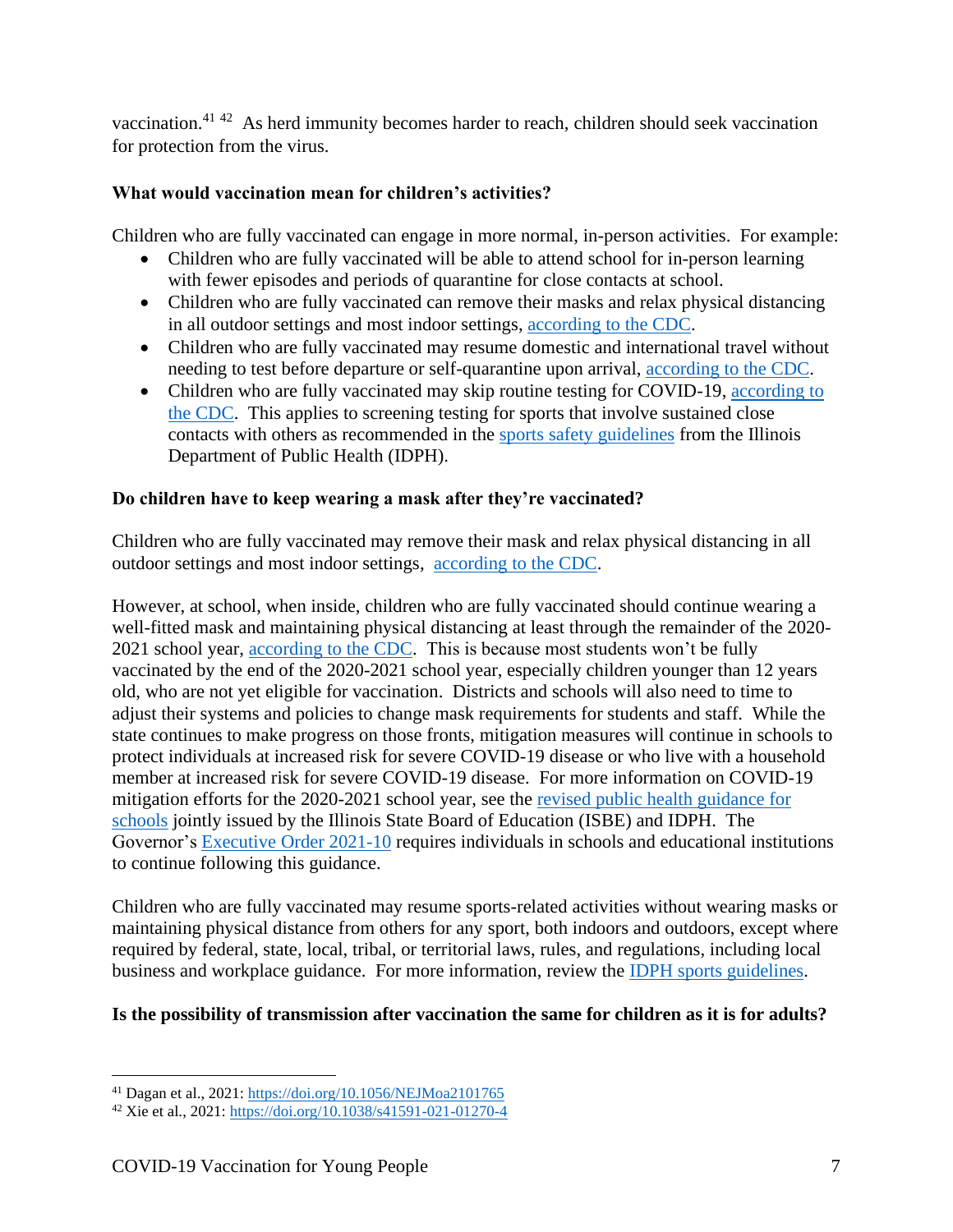Vaccination may reduce the amount of virus in an infected person's body, thereby making them less likely to spread the virus<sup>43 44 45</sup> if later infected.<sup>46 47 48</sup> There is not currently data to suggest this would be different for children. Researchers will continue to study this question as vaccine trials continue.

### <span id="page-7-0"></span>**Will children have to show proof of vaccination like adults?**

Some venues and organizations that serve children (e.g., summer camps, sports leagues, etc.) may require proof of vaccination to participate. The vaccinated individual and/or a parent or guardian will generally be required to consent to disclosing vaccination status. There is currently no state requirement for individuals, including children, to show proof of vaccination to gain access to any location or venue, but other entities may choose to require proof of vaccination separate from state requirements.

# <span id="page-7-1"></span>**Is the vaccine going to be required for my children to go back to school in person?**

There is currently no state requirement for students to receive the COVID-19 vaccine. Please check with your child's school about any school-specific requirements.

### <span id="page-7-2"></span>**Are vaccinated children required to quarantine if exposed to COVID-19?**

Children who are fully vaccinated with no symptoms of COVID-19 do not need to quarantine; be restricted from school, athletics, or other extracurricular activities; or be tested for COVID-19 following an exposure to someone with suspected or confirmed COVID-19, [according to the](https://www.cdc.gov/coronavirus/2019-ncov/vaccines/fully-vaccinated-guidance.html)  [CDC.](https://www.cdc.gov/coronavirus/2019-ncov/vaccines/fully-vaccinated-guidance.html) Fully vaccinated children should monitor for symptoms of COVID-19 for 14 days following an exposure and, if symptoms begin, should isolate from others, and contact their health care provider.

### <span id="page-7-3"></span>**Are vaccinated children required to be tested for COVID-19 to attend school or participate in other activities?**

Children who are fully vaccinated with no symptoms of COVID-19 and no known exposure to someone with suspected or confirmed COVID-19 do not need to be tested for COVID-19 in screening programs, [according to the CDC.](https://www.cdc.gov/coronavirus/2019-ncov/vaccines/fully-vaccinated-guidance.html)

### <span id="page-7-4"></span>**Do I need to keep my vaccinated children separate from my other kids at home?**

No. Fully vaccinated children can interact with household members who are not vaccinated, and can do so without a mask or physical distancing, [according to the CDC.](https://www.cdc.gov/coronavirus/2019-ncov/vaccines/fully-vaccinated-guidance.html)

<sup>43</sup> Marks et al., 2021: [https://doi.org/10.1016/S1473-3099\(20\)30985-3](https://doi.org/10.1016/S1473-3099(20)30985-3)

<sup>44</sup> Cevike et al., 2020[: https://doi.org/10.1016/S2666-5247\(20\)30172-5](https://doi.org/10.1016/S2666-5247(20)30172-5)

<sup>45</sup> Walsh et al., 2020:<https://doi.org/10.1016/j.jinf.2020.10.009>

<sup>46</sup> Levine-Tiefenrbun et al., 2021[: https://doi.org/10.1038/s41591-021-01316-7](https://doi.org/10.1038/s41591-021-01316-7)

<sup>47</sup> Petter et al., 2021[: https://doi.org/10.1101/2021.02.08.21251329](https://doi.org/10.1101/2021.02.08.21251329)

<sup>48</sup> Lipsitch & Kahn, 2020:<https://doi.org/10.1101/2021.02.25.21252415>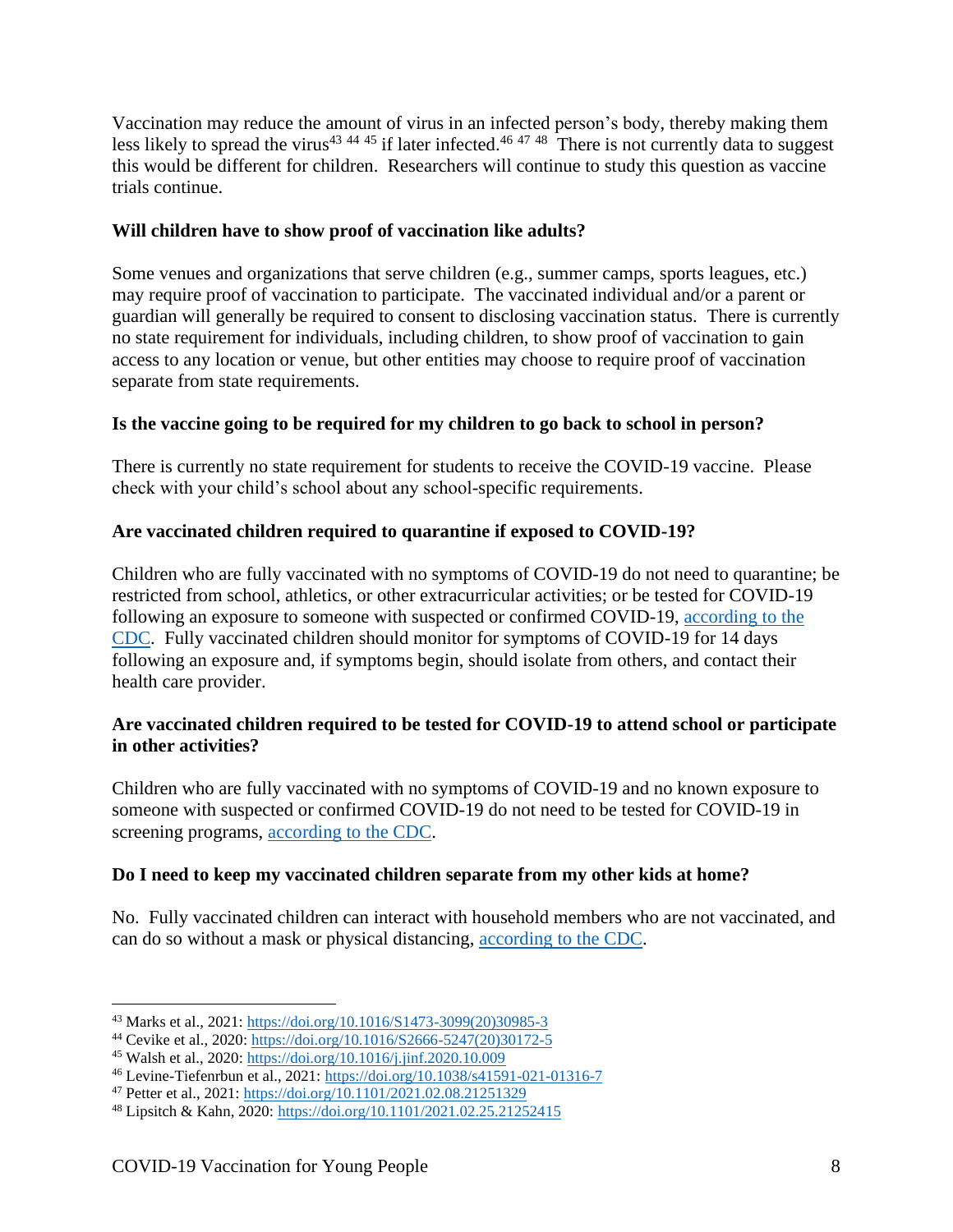### <span id="page-8-0"></span>*Vaccine Administration*

### <span id="page-8-1"></span>**Do minors need permission from a parent or guardian to get vaccinated?**

Yes. In Illinois, the age of consent is 18 years. The Consent by Minors to Health Care Services Act [\(410 ILCS 210\)](https://ilga.gov/legislation/ILCS/ilcs3.asp?ActID=1539&ChapterID=35) contains exceptions to parental consent in specific, limited circumstances for those aged 14-17 years. Children younger than 14 years of age need consent from a parent or guardian to receive the COVID-19 vaccine. In many cases, the provider of the vaccine will also require a parent or guardian to accompany a minor child for vaccination or sign a consent form before administering vaccine to a minor, especially those unaccompanied by a parent or guardian. Local health departments or local jurisdictions who are administering vaccinations to minors without a parent or guardian should consult with their local state's attorney's office with questions or concerns.

### <span id="page-8-2"></span>**Can minors register themselves for the vaccine? If so, what documentation is needed?**

When doing so, minors, in accordance with all requirements under state law, should arrive at the vaccination appointment with their parent or guardian or with a consent form signed by their parent or guardian, photo identification (e.g., school ID, etc.), and, if covered by Medicaid or commercial insurance, an insurance card. Please note that different vaccination sites may have their own requirements that minors and families should follow. The COVID-19 vaccine is free to everyone, with or without insurance, and available to everyone in Illinois, including individuals who are undocumented. Vaccine providers may not ask any individual to provide documentation regarding their immigration status.

# <span id="page-8-3"></span>**Does it matter which vaccine my child gets?**

Yes. Currently, only the Pfizer-BioNTech vaccine is approved for use in children as young as 12 years old.

# <span id="page-8-4"></span>**Where can I get a vaccine for my children?**

Children can receive vaccine at any site that has Pfizer-BioNTech vaccine available. Available sites include local health departments, pharmacies, hospitals and clinics, mass vaccination sites, and other community settings. Find the nearest vaccination site at [https://coronavirus.illinois.gov/s/vaccination-location.](https://coronavirus.illinois.gov/s/vaccination-location)

### <span id="page-8-5"></span>**Is the vaccine sequence the same for children as for adults? Why?**

Yes. Children will receive two doses of the **Pfizer-BioNTech COVID-19** vaccine spaced three weeks (21 days) apart, the same as for adults. Two doses are required for the Pfizer COVID-19 vaccine to produce a stronger immune response,  $49$  as was shown in the clinical trials.<sup>50</sup>

<sup>49</sup> Livingston, 2021[: https://doi.org/10.1001/jama.2021.1375](https://doi.org/10.1001/jama.2021.1375)

<sup>50</sup> Polack et al., 2020:<https://doi.org/10.1056/NEJMoa2034577>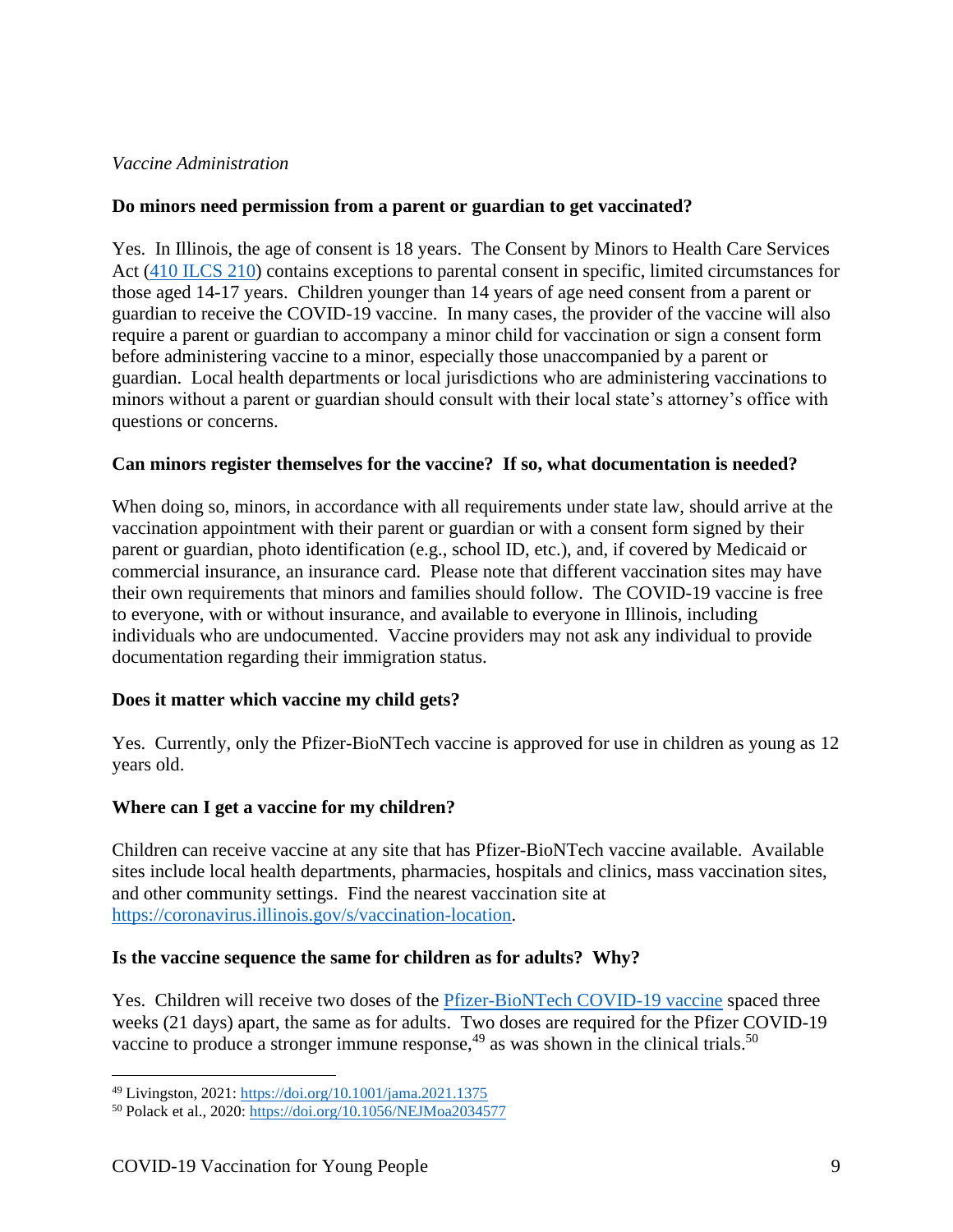# <span id="page-9-0"></span>**How does the COVID-19 vaccine interact with the normal schedule of childhood vaccines?**

[According to the CDC,](https://www.cdc.gov/vaccines/covid-19/info-by-product/clinical-considerations.html) COVID-19 vaccine series should routinely be administered separate from other vaccines, with at least 14 days before or after administration of any other vaccine. However, COVID-19 and other vaccines may be administered within a shorter period in situations where the benefits of vaccination are deemed to outweigh the potential unknown risks of vaccine coadministration or to avoid barriers to or delays in COVID-19 vaccination.

### <span id="page-9-1"></span>**When will children younger than 12 be able to get vaccinated?**

On May 12, 2021, [CDC recommended](https://www.cdc.gov/media/releases/2021/s0512-advisory-committee-signing.html) that the Pfizer-BioNTech COVID-19 vaccine be used in adolescents as young as 12 years old, following FDA [expansion of the emergency use](https://www.fda.gov/news-events/press-announcements/coronavirus-covid-19-update-fda-authorizes-pfizer-biontech-covid-19-vaccine-emergency-use)  [authorization](https://www.fda.gov/news-events/press-announcements/coronavirus-covid-19-update-fda-authorizes-pfizer-biontech-covid-19-vaccine-emergency-use) for that age group on May 10, 2021. A COVID-19 vaccine for children younger than 12 years is not yet available. Researchers must first conduct clinical trials with younger children to determine if the vaccines are safe and effective. These [trials](https://khn.org/morning-breakout/when-will-kids-start-getting-vaccinated-pfizer-trials-enroll-younger-subjects/) are currently underway. This document will be updated when additional information is available regarding vaccinations in children younger than 12 years of age.

<span id="page-9-2"></span>*Other*

### <span id="page-9-3"></span>**How diverse was the trial group?**

[According to the CDC,](https://www.cdc.gov/coronavirus/2019-ncov/vaccines/different-vaccines/Pfizer-BioNTech.html) clinical trials for the Pfizer-BioNTech vaccine included people from the following racial, ethnic, age, and sex categories:

Race 81.9% White 9.8% African American 4.4% Asian <3% other races/ethnicities <1% Native Hawaiian or Other Pacific Islander <1% American Indian or Alaska Native

Ethnicity 73.2% Not Hispanic or Latino 26.2% Hispanic of Latino <1% Not Reported

Sex 50.6% male 49.4% female

Age